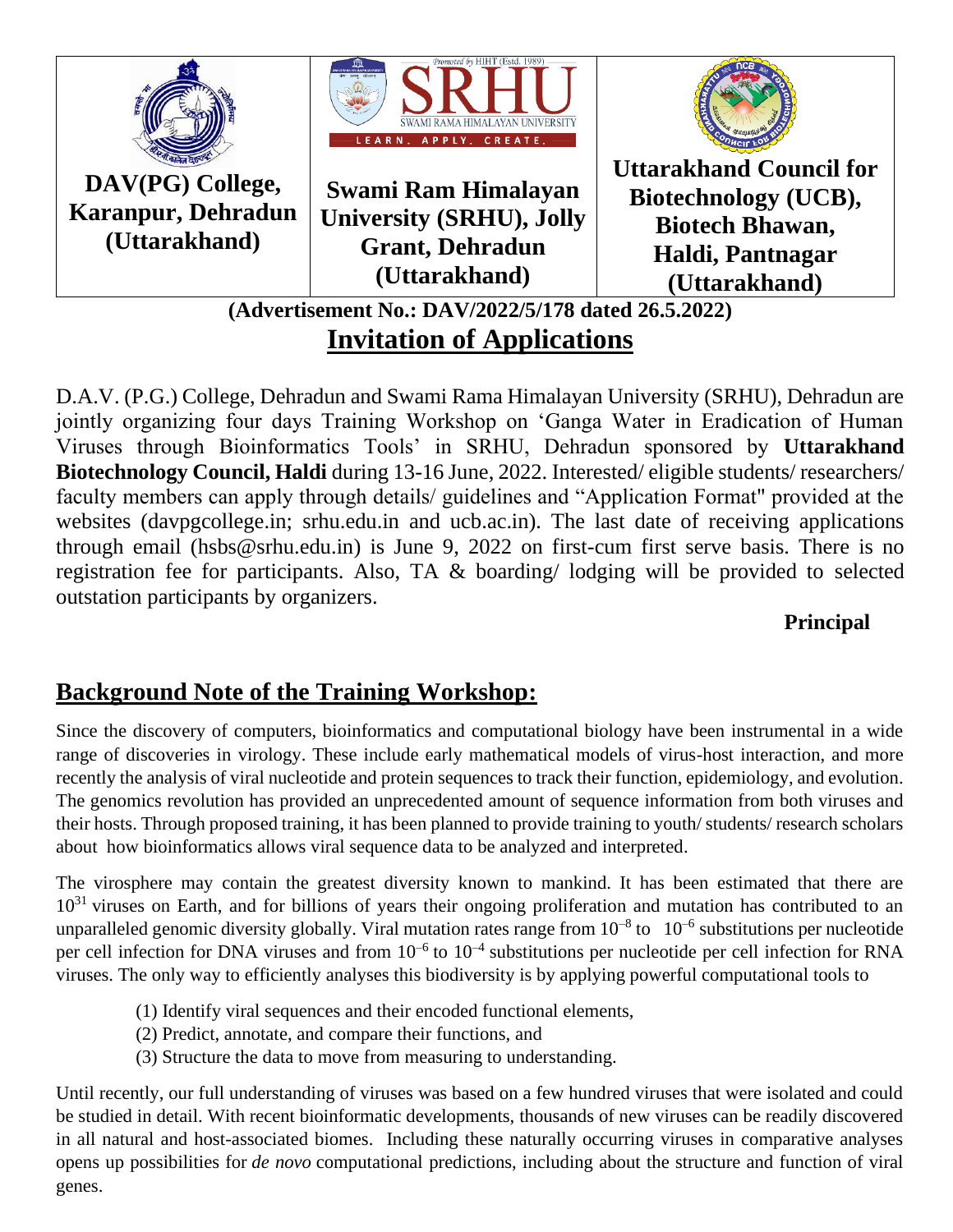Bioinformatics analyses of omics and other biological datasets depend on specialized computational tools. The development of these tools begins with basic analyses that are then incrementally used to create more complex applications. Examples of basic applications include software to validate the data derived from next-generation sequencing machines, build alignments of gene or protein sequences, and perform statistical tests. Higher-level analyses may include pipelines for metagenomic analysis, genome annotation, or genotype-phenotype association. Taken together, bioinformatics is arguably one of the sub-disciplines in the life sciences with the broadest applicability. When calculated as the amount of computer time allotted to computational analyses, the largest consumer in virology is the analysis of omics datasets. Omics analyses are characterized as high-throughput, untargeted, and generally quantitative, and their application opens the door to systems level analysis of viruses and their effects on their hosts. For example, comparative genomics allows thousands of viruses to be analyzed, identifying important viral genes, their functions, and their evolution; metagenomics allows viruses to be discovered and identified with high throughput; and phylogenetic and phylo-genomics allow new viral taxonomic groups to be identified.

An outbreak of severe acute respiratory syndrome coronavirus 2 (SARS-CoV-2) was first reported in Wuhan City, China, in December2019.Since then, the outbreak has grown into a global pandemic. The slow translational progress in the field of research suggests that a large number of studies are urgently required. In this context, phage therapy came into the limelight and workers explores the impact of bacteriophages on SARS-CoV-2 and other viruses, especially concerning phage therapy (PT).

Bacteriophages have been used as an alternative to antibiotics against infectious diseases for over 90 years. Bacteriophages are viruses that infect and kill bacterial cells. Several studies have confirmed that in addition to their antibacterial abilities, bacteriophages also show antiviral and antifungal properties. The Ganges, river in India, which originates from the Himalayan range is known to harbor a large number of bacteriophages, which are released into the river gradually by the melting permafrost especially in the stream of Bhagirathi. Water from this river has traditionally been considered a therapeutic agent for several diseases.

Analysis of the fresh water sedimentary metagenome-viromes revealed that the holy river Ganges in Uttarakhand not only house novel viromes, but also include unexplored double stranded DNA viruses, The Indian Science Journal quotes. It is for the first time, scientists have come across new viruses, which were never reported earlier. These bacteriophages are active against certain clinical isolates, or viral strains and can be used against multi-drug resistant or MDR infections. These viruses were never reported earlier and are found to be active against certain clinical isolates. This makes them useful against [multi-drug resistant](https://www.medindia.net/patients/patientinfo/drug-resistance-antibiotic-resistance.htm) infections, or MDR infections. Some of the MDR infections include, [Typhoid](https://www.medindia.net/patients/waterborne/enteric_fever.htm) (Salmonella), [Cholera](https://www.medindia.net/patients/waterborne/cholera.htm) (Vibrio), Dysentery (Shigella), Meningitis, [Pneumonia](https://www.medindia.net/patients/patientinfo/pneumonia.htm) (Klebsiella and Acinetobacter).

**Microbes of the Ganges Water:** Various types of bacterial groups were found to be present in the samples of the waters of Ganga and the sediment. The sample of Ganges waters contained bacterial groups like Flavobacteria, βproteobacteria and Oscillatoriphycudea. The sediment also contained some different strains like Actinobacteria, Α-proteobacteria, Sphingobacteria and Deltaproteobacteria. The virus (bacteriophage) groups found in the waters include Siphoviridae, Podoviridae, Myoviridae etc.

Advances in phage therapy summarizes, though very crudely, the important steps in a possible mechanism of using Indian river phages and other viruses, especially those of the River Ganga, for treatment of the present COVID-19 pandemic and other exploiting them for other antibacterial, antifungal and antiviral properties. The findings on phages and their possible antiviral properties are preliminary and need to be validated by meticulous in vitro and in vivo studies.

Bioinformatics approaches allow PCR panels to be designed that capture an increasingly diverse array of viruses, but these assays will always remain limited to detecting viruses within a known range, and cannot extrapolate to identify completely novel ones. This may be resolved by untargeted (shotgun) sequencing of isolated viruses or complete sample DNA (metagenomics). Variants of known viruses may be detected by aligning the reads derived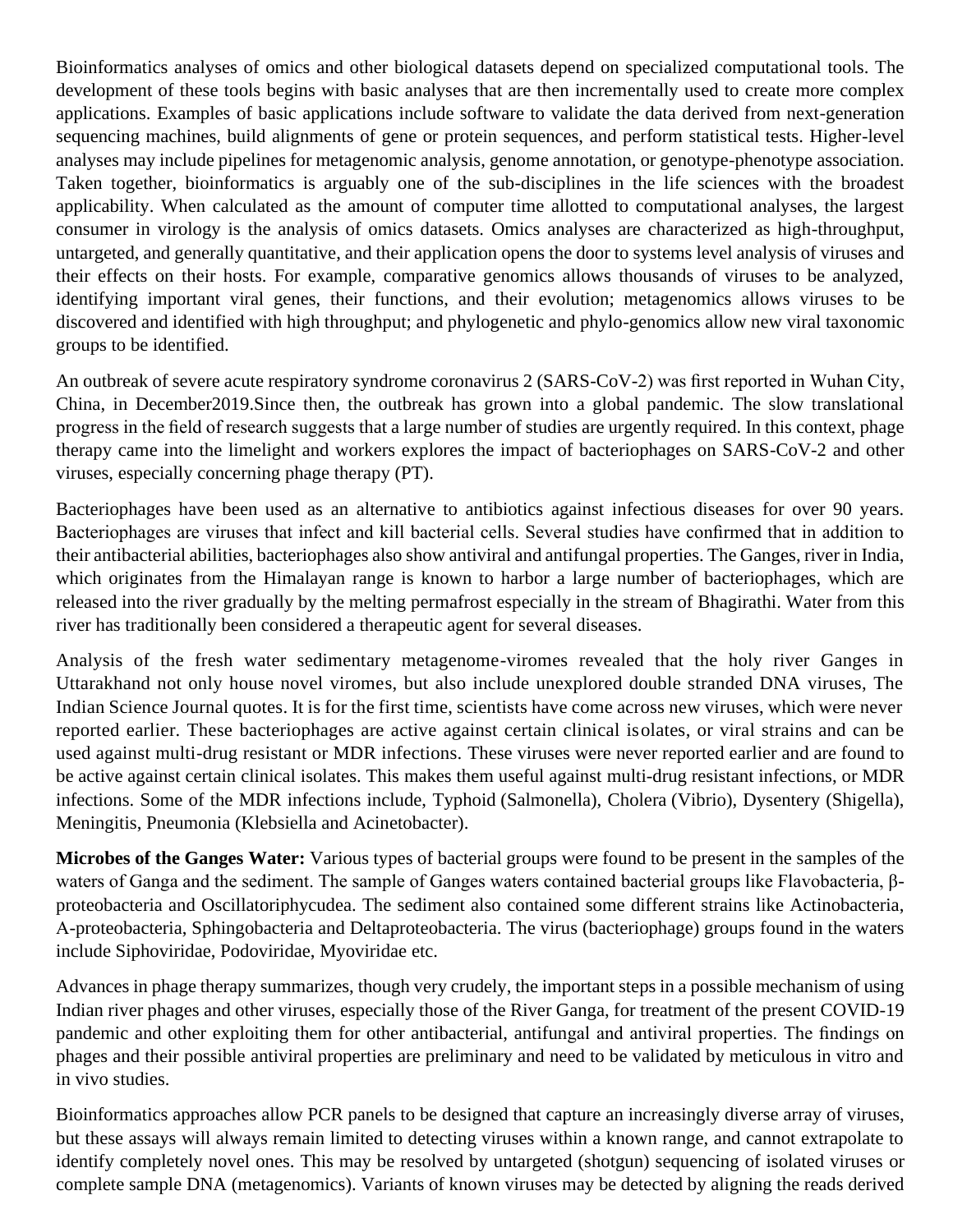from the sample to the reference sequence of the known virus that was originally used for designing the primers. If enough high-quality reads span the regions where the primer sequences should anneal with the target, specialized variant detection tools can call the variant with a high degree of confidence, and new PCR primers can be designed to capture them. For example, a recent PCR-based investigation of the widespread human gut-associated bacteriophage crAssphage designed globally applicable primers by screening an alignment of sequencing reads from a range of publicly available metagenomes and identifying highly variable regions of the appropriate size (1000–1400 nucleotides) that were flanked by conserved regions which could be targeted by primers, and were present in  $\geq 90\%$  of all metagenomic samples (<10% gaps).

Recently, a new source of viral genomic sequences has become increasingly important. Metagenomics samples genomic material directly from the environment, allowing for the reconstruction of complete viral sequences without cultivation. Early metagenomes did not allow for the assembly of large genome fragments, mostly because of a limited capacity in sequencing depth and assembly software available at the time. Hence, most analyses focused on individual marker genes or global comparison between datasets, i.e., "all-versus-all" similarity. While providing important information on the overall genetic diversity of viruses, these gene-level analyses suffered from major limitations. Specifically, gene-based approaches can only target specific groups of viruses since no universal viral marker gene exists and are thus limited in their ability to discover novel viral diversity and draw inference at the scale of whole viral communities.

The direct sampling of viruses without host information complicates the interpretation of the ecological roles of viruses, including fulfillment of Koch's postulates in the case of samples from diseased organisms. Thus, host prediction is an important current challenge in understanding the role of viruses identified from metagenomics. Metagenomics may reveal sequences that are distinct from those of known viruses; thus, their hosts cannot be predicted based on similarity to viruses that have been experimentally characterized. Recent advances in machine learning hold promise for predicting virus-host interactions, including several approaches that are based on the genome sequences alone. These approaches exploit genomic signals including, for example-

- (1). The nucleotide usage profile of the genome sequence that is adapted in viruses as a result of co-evolution with their hosts;
- (2) Regions of sequence similarity between virus and host genomes, which could reflect integrated proviruses, horizontally transferred genes, or other mechanisms;
- (3) CRISPR spacers in the bacterial genome matching the genomes of bacteriophages that infected that host lineage in the past; and several other signals.

Nevertheless, most virus genomes assembled from metagenomes remain without any predicted host at this point, and designing new approaches to establish these linkages remains a major computational challenge in the field.

Bioinformatics opens up a vast range of possibilities for new analyses and interpretations of viruses. While computational predictions always need to be validated by relevant in vitro experimental follow-up, the unprecedented availability of big omics datasets in the public domain already allow bioinformaticians to perform many initial validations *in silico*. These best practices can be used to estimate the accuracy of diverse bioinformatics tools, providing an important focus for wet laboratory experiments and saving valuable time and resources. Thus, bioinformatics has already become an integral and transformative component of virus research, much like techniques such as culturing, microscopy, and molecular biology have done in the past.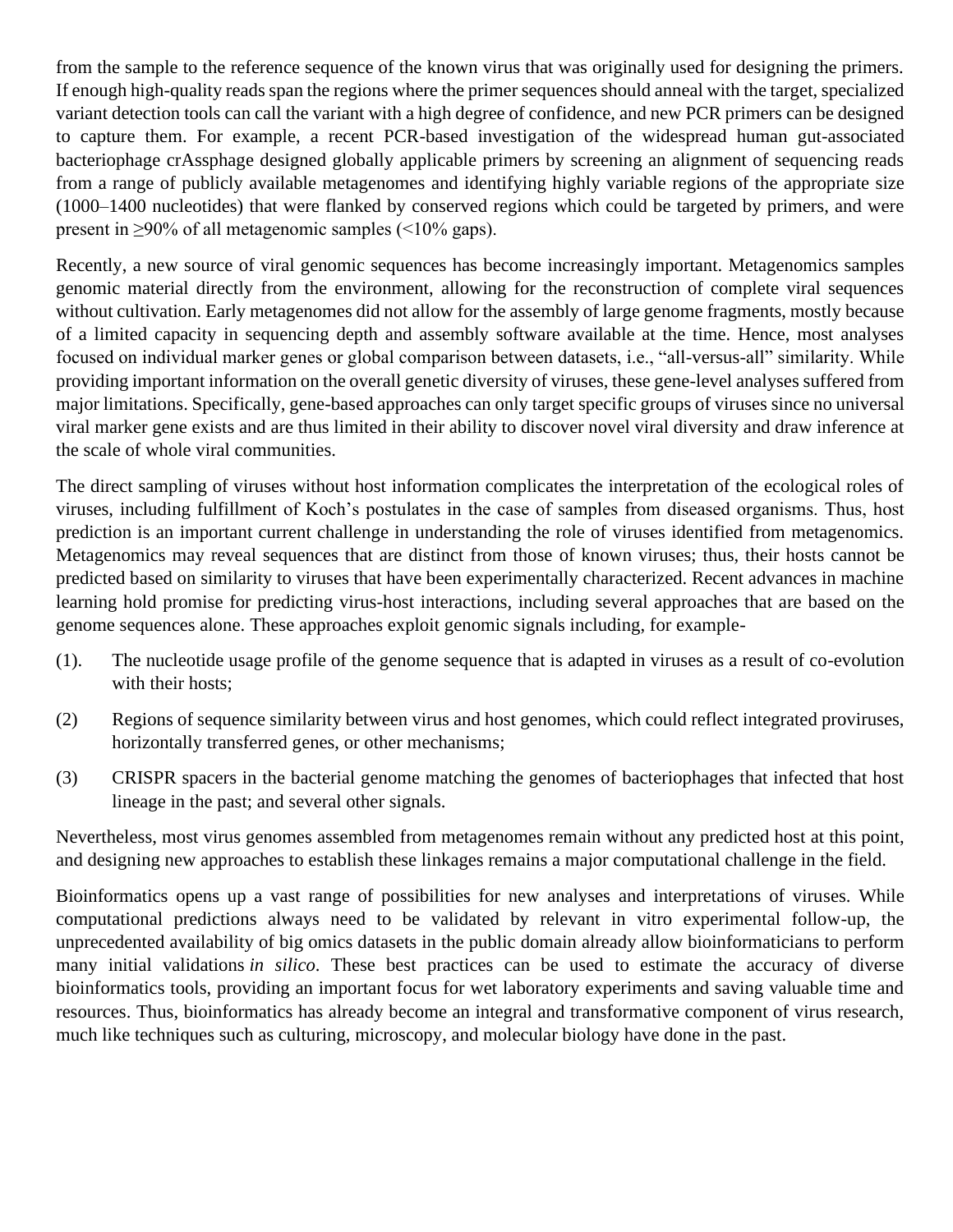### **Tentative Programme Schedule Four days Training Workshop on 'Ganga Water in Eradication of Human Viruses Through Bioinformatics Tools'** Organized Jointly by: **D.A.V. (P.G.) College, Dehradun and Swami Rama Himalayan University (SRHU), Dehradun**  Financially and Technically Supported by: **Uttarakhand Council for Biotechnology, Haldi, Pantnagar Dated: 13-16 June, 2022 Venue: Himalayan School of Biosciences, Swami Rama Himalayan University (SRHU), Dehradun**

#### **Phase I: Theory of Training Workshop (13 June- 14 June 2022)**

| <b>Time</b>            | <b>Session title</b>                                                          | Lead                                                            |
|------------------------|-------------------------------------------------------------------------------|-----------------------------------------------------------------|
| 13/06/2022             | <b>FIRST DAY</b>                                                              | <b>Monday</b>                                                   |
| 08:00 am - 9.00 am     | Registration                                                                  | Dr. Geeta Bhandari                                              |
| 9:00 am - 09:30 am     | Introduction to the course and Workshop<br>overview                           | Dr. Prashant Singh and Prof. Sanjay<br>Gupta                    |
| 09:30 am -10:30 am     | <b>Inaugural Function with Plenary Lecture</b>                                | Invited VIP's, Guests and Experts                               |
| 10:30 am -11.00 am     | High Tea                                                                      |                                                                 |
| 11.00 am -12.30 pm     | Theory – Basics of Molecular biology of<br><b>Viruses</b>                     | Dr. Akhilesh Kumar/ Dr. Vijay<br>Kumar/ Dr. Vivek Kumar         |
| $12.30$ pm $-1.30$ pm  | <b>LUNCH</b>                                                                  |                                                                 |
| 1:30 pm - 2:30 pm      | <b>Introduction of Bioinformatics</b>                                         | Dr. Geeta Bhandari                                              |
| 2:30 pm - 3.30 pm      | Phage Therapy: Role of Ganges water in<br>Therapeutics                        | Dr. Sanjay Gupta                                                |
| 3.30 pm - 4:15 pm      | Role of Bioinformatics in Eradication of Dr. Geeta Bhandari<br><b>Viruses</b> |                                                                 |
| 4.15 pm $-4.30$ pm     | Tea                                                                           |                                                                 |
| 14/06/2022             | <b>SECOND DAY</b>                                                             | <b>Tuesday</b>                                                  |
| $9.00$ am - $10:00$ am | Theory – PCR, Gel casting and loading of PCR<br>products                      | Akhilesh Kumar/Dr.<br>Dr.<br>Vijay<br>Kumar/ Dr. Geeta Bhandari |
| 10.00 am - 10:45 am    | Major human viruses in Ganga water                                            | Dr. Vivek Kumar                                                 |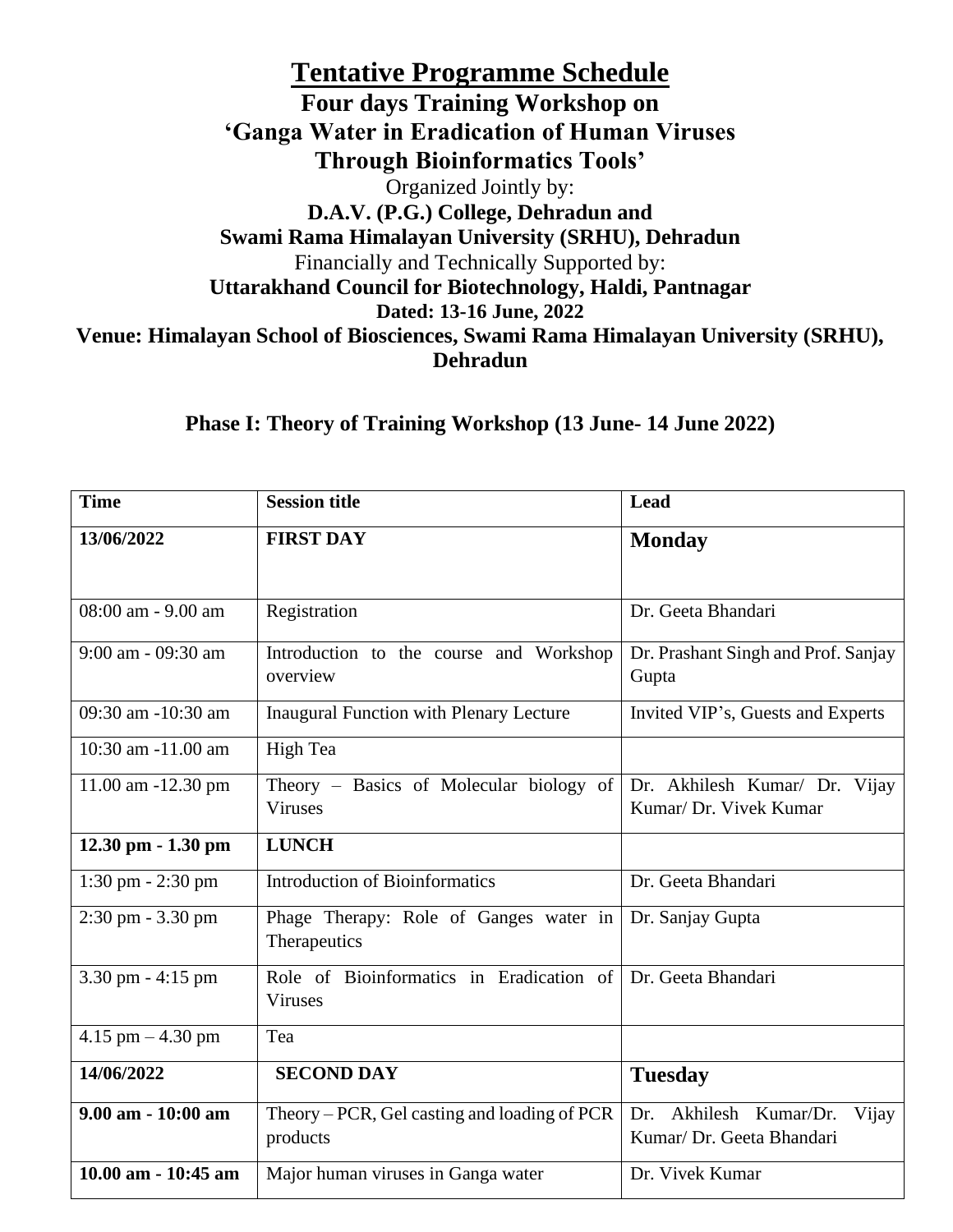| $10:30$ am $-11:30$ am              | Isolation strategies for viruses from Ganges<br>water: A metagenomics approach | Dr. Vijay Kumar                                                     |
|-------------------------------------|--------------------------------------------------------------------------------|---------------------------------------------------------------------|
| $11.30$ am $-12:30$ pm              | Ganges water in controlling of SARS-<br>COVID-19: An immunological mechanism   | Dr Sanjay Gupta                                                     |
| $12.30$ pm $-1.30$ pm               | <b>LUNCH</b>                                                                   |                                                                     |
| $1:30 \text{ pm} - 3:00 \text{ pm}$ | Theory - Overview of Bioinformatics Tools<br>Used in Virology                  | Guest speaker                                                       |
| $3.00 \text{ pm} - 3.30 \text{ pm}$ | High Tea                                                                       |                                                                     |
| $3:30 \text{ pm} - 4:15 \text{ pm}$ | certificates<br>Distribution<br>50<br>first<br>of<br>to<br>candidates          | Dr. Akhilesh Kumar/<br>Dr.<br>Geeta Bhandari/<br>Dr. Vijay<br>Kumar |
| 4.15 pm $-$ 4.30 pm                 | Tea                                                                            |                                                                     |

# **Phase II: Hands on Training Workshop (15-16 June 2022)**

| 15/06/2022                            | <b>THIRD DAY</b>                                    | Wednesday                                 |
|---------------------------------------|-----------------------------------------------------|-------------------------------------------|
| 9:00 am - 11:30 am                    | Practical-Preparation<br>of<br><b>DNA/RNA</b><br>of | Dr. Akhilesh Kumar/ Dr. Vijay             |
|                                       | Viruses from Ganges Water                           | Kumar                                     |
| $11:30$ am $-12:00$ noon              | <b>High Tea</b>                                     |                                           |
| $12.00$ noon $-1.00$ pm               | <b>Quantification of Nucleic Acids</b>              | Dr. Geeta Bhandari/ Dr. Akhilesh<br>Kumar |
|                                       | Lunch                                               |                                           |
| $12.30$ pm $-1.30$ pm                 |                                                     |                                           |
| $1:30 \text{ pm} - 4:15 \text{ pm}$   | Practical–Detection of viruses from Ganges          | Dr. Akhilesh Kumar/ Dr. Vijay             |
|                                       | Water using PCR                                     | Kumar                                     |
| $4.15$ pm $-4.30$ pm                  | Tea                                                 |                                           |
| 16/06/2022                            | <b>FOURTH DAY</b>                                   | <b>Thursday</b>                           |
| $9:30 \text{ pm} - 11:00 \text{ pm}$  | Practical Based on Primer Designing                 | Dr. Akhilesh Kumar                        |
| $10:30 \text{ pm} - 11.00 \text{ pm}$ | <b>High Tea</b>                                     |                                           |
| $11.00 \text{ pm} - 12.00 \text{ pm}$ | Practical – Basic Tools of Bioinformatics           | Dr. Geeta Bhandari                        |
| $1.00$ pm $- 2.00$ pm                 | Lunch                                               |                                           |
| $2:00 \text{ pm} - 3.30 \text{ pm}$   | <b>Validatory Function</b>                          | <b>Invited Guests</b>                     |
| $3:30 \text{ pm} - 4.00 \text{ pm}$   | Distribution of Certificates and Tea                |                                           |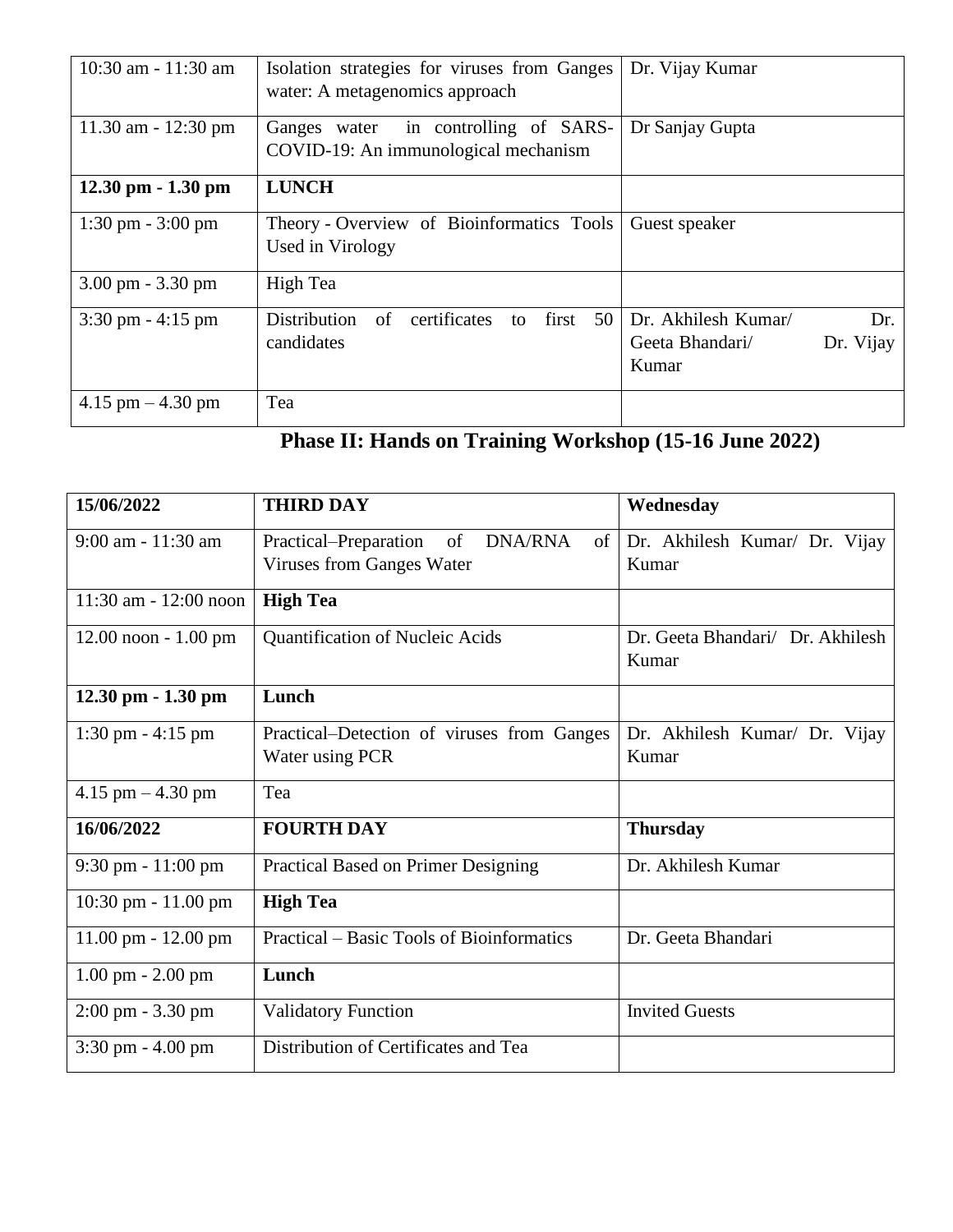## **Guidelines for Selection of Participants and Training Workshop**

- 1. The total number of seats for the training workshop is limited to 100 only.
- **2.** There is no registration fee for the Workshop
- 3. The interested/ eligible candidates have to submit the "Application Form" given/ provided for expressing their willingness to join. If found as per qualification/merit/experience by the organizing committee, he/ she will be selected for the training workshop of four days from 13-16 June at SRHU, Dehradun.
- 4. The candidate must have eligible qualification from any educational institution/ university located in the state of Uttarakhand.
- 5. The participants should possess minimum  $I<sup>st</sup>$  Division/ 60% aggregate/ CGPA 6.0 in graduate/ postgraduate degree/ Ph.D. Degree in concerned field with relevant experience.
- 6. Graduate Students, Post Graduate Students, Research Scholars, Faculty Members and Scientists of Applied Sciences including, but not limited to, Biotechnology, Microbiology, Biochemistry, Bioinformatics, Biochemistry, Food Science & Technology are eligible to apply. In case of nonavailability of such suitable candidates, the applicants from Basic Sciences subjects namely Chemistry, Botany, Zoology and Environmental Sciences will be selected from Self-financed UG/PG colleges/ institutes, grant-in-aid UG/PG colleges, government UG/PG colleges, Self-financed state universities, State Universities and Central University under the geographical area of the Uttarakhand state and currently enrolled/ studying/ doing research/ in service with relevant background/ experience.
- 7. Priority will be given to the candidates, who have studied Bioinformatics and its applications as one of the courses of their program/ course/ degree.
- 8. Weightage in selection will also be given to the candidates, who have past experience in the concerned field/ domain area of the training workshop.
- 9. Selection of the candidates will be done on the basis of qualifying marks in the last exam. It is mandatory to attach the mark sheet (from the educational institution of Uttarakhand) of the last/ latest qualifying exam (B.Sc./M.Sc./Ph.D.) in the concerned subject along with **"Application Form"** (provided/ attached below).
- 10. Students studying in B.Sc./ M.Sc. will be given preference only when the seats are vacant. Students selected against the vacant seats shall be considered on the basis of marks obtained/CGPA till VII<sup>th</sup> and  $III<sup>rd</sup>$  semester examination of qualifying exam for B.Sc. and M.Sc., respectively
- 11. An advertisement for inviting application has been published in national daily newspapers namely (i) Dainik Jagran, (ii) Dainik Amar Ujala and (iii) Dainik Hindustan in Uttarakhand edition on 1st June 2022. The last date of submission of application using **"Application Form"** provided hereunder along with/ attaching required documents (as mentioned) by interested/ eligible candidates through given email **[\(hsbs@srhu.edu.in](mailto:hsbs@srhu.edu.in)**) only is **09 June 2022 up to 11.59 pm. No other way of submitting "Application Form" will be accepted and applications submitted by other means/ mode will be summarily rejected.**
- 12. The list of the selected candidates of THE TRAINING WORKSHOP will be displayed at the websites of the all the 3 organizing Institutes namely DAV(PG) College (davpgcollege.in, Dehradun), SRHU, Dehradun (srhu.edu.in) and UCB, Dehradun (ucb.ac.in/) on **11 June 2022 afternoon**. Also, email will be sent to all the selected candidates.
- 13. The decision of the organization committee for the same will be final.
- 14. The overall training workshop is divided in to two phases.
- 15. First phase comprises of two days i.e. **13th and 14th of June 2022,** where selected participants will be exposed to theory/ classroom teaching/ tutorials on different aspects of Virology/ Molecular Biology/Bioinformatics, followed by a **written test in the evening of 14th June.**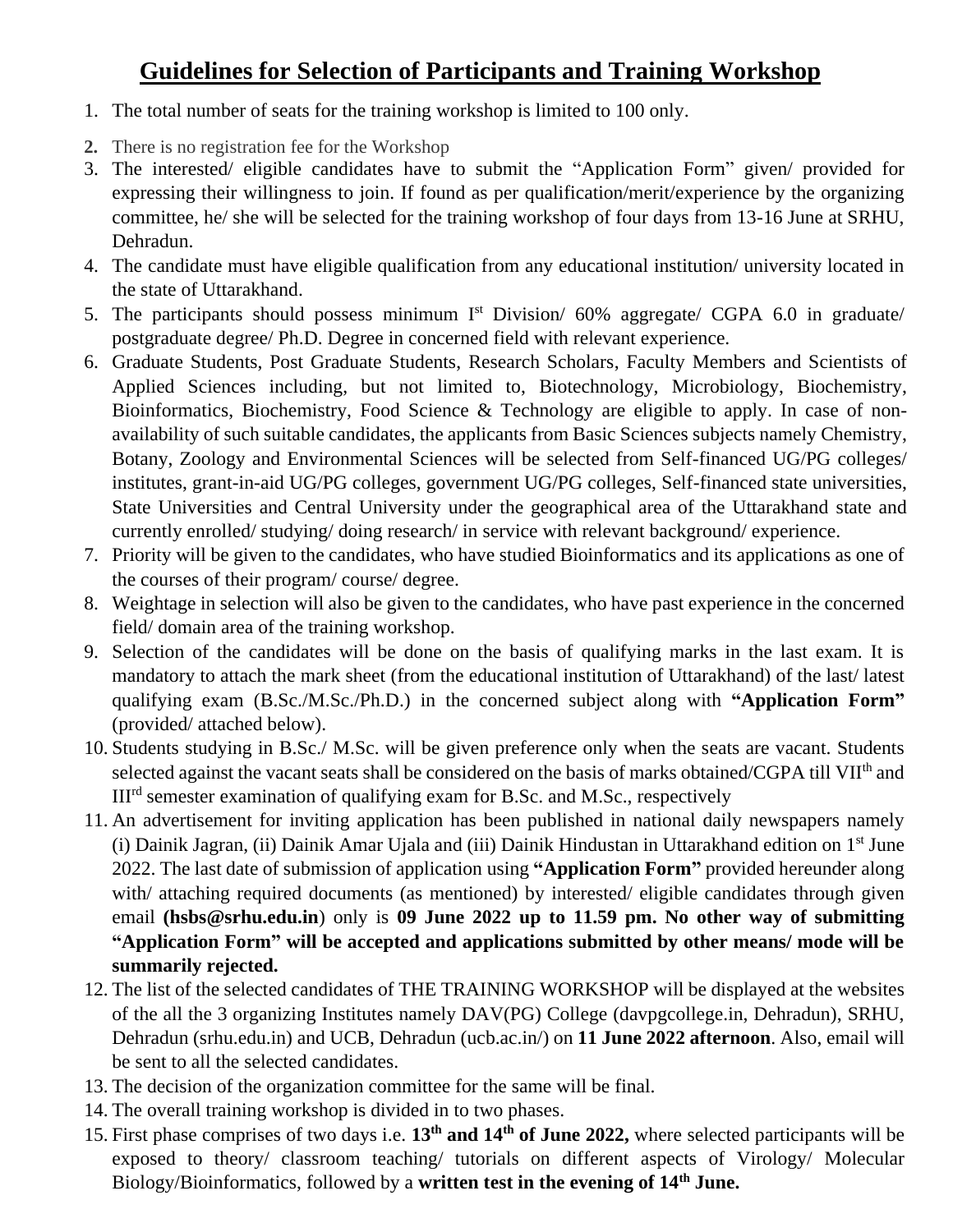- 16. Candidates securing **first 50 positions will undergo laboratory exposure for the next two days.** The remaining candidates will be given certificates of participation for two days i.e. First phase of the Workshop.
- 17. The stay/ accommodation will be managed by the organizer at Swami Rama Himalayan University, Jolly Grant, Dehradun.
- 18. TA/DA of the outstation participants will be borne through financial support received from Uttarakhand Council for Biotechnology, Govt. of Uttarakhand, Haldi. The participants selected from district Dehradun will not be provided with accommodation/TA.
- 19. The candidate, who will undergo overall training of both Phases-I & II, will be given certificate of four days training workshop.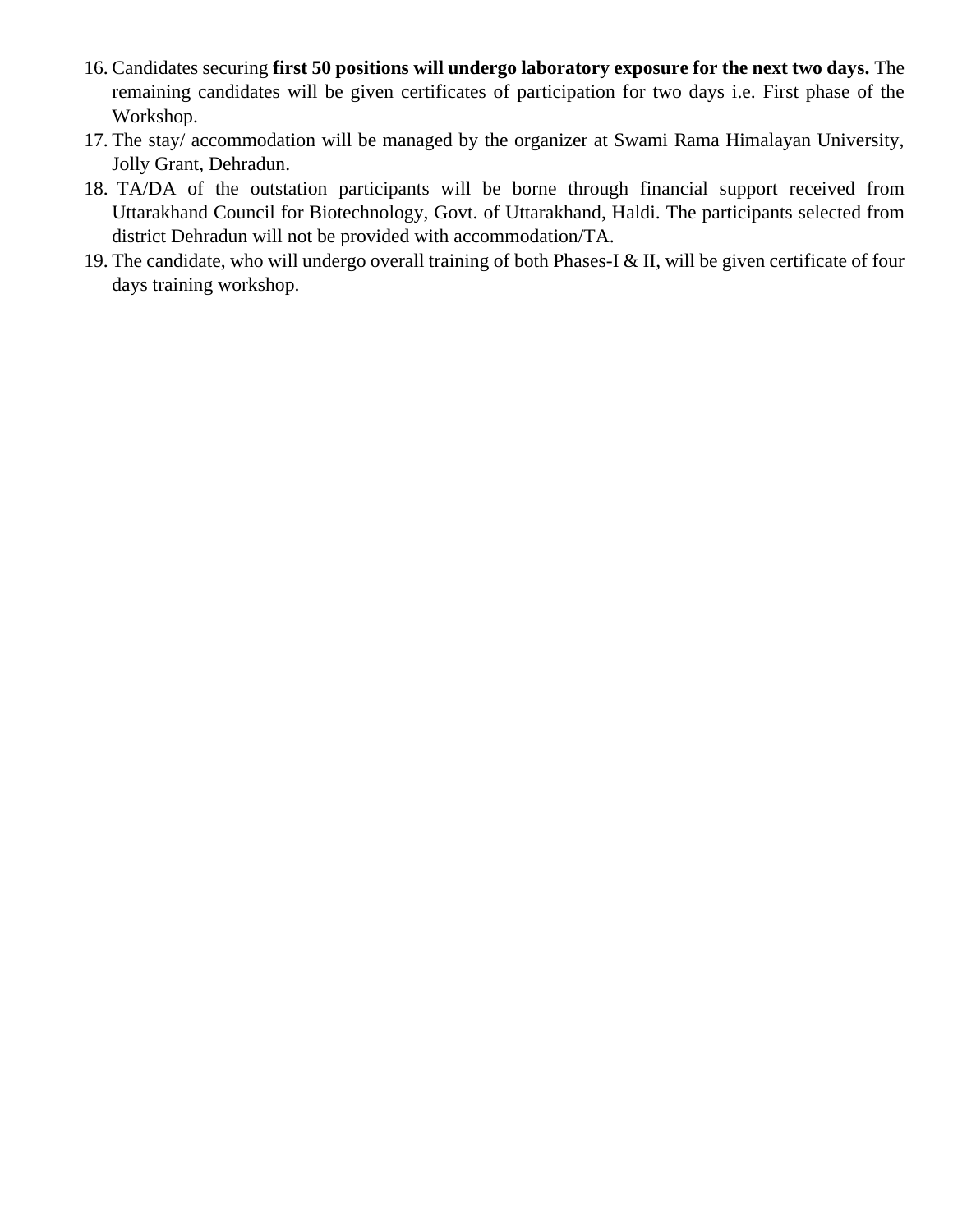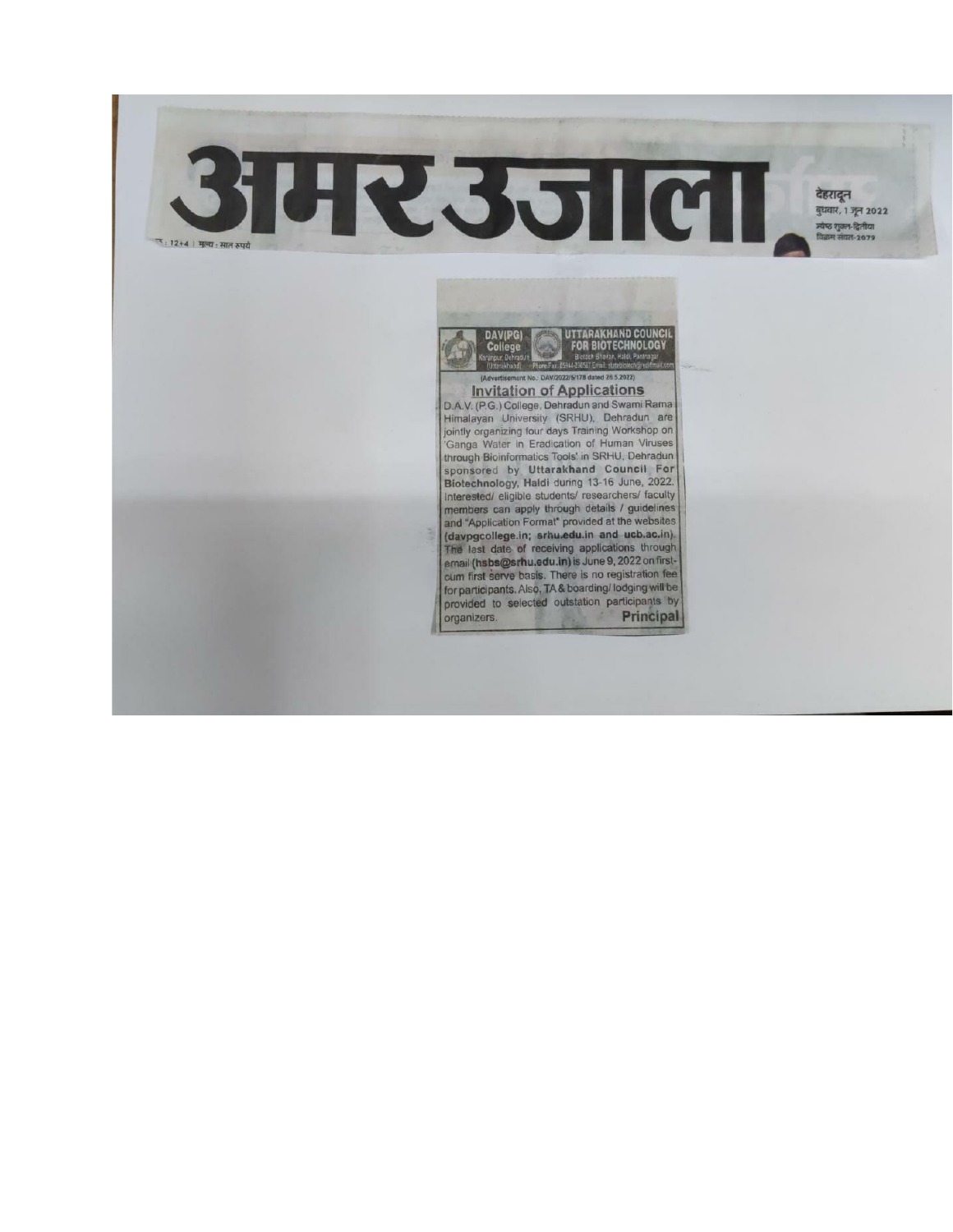